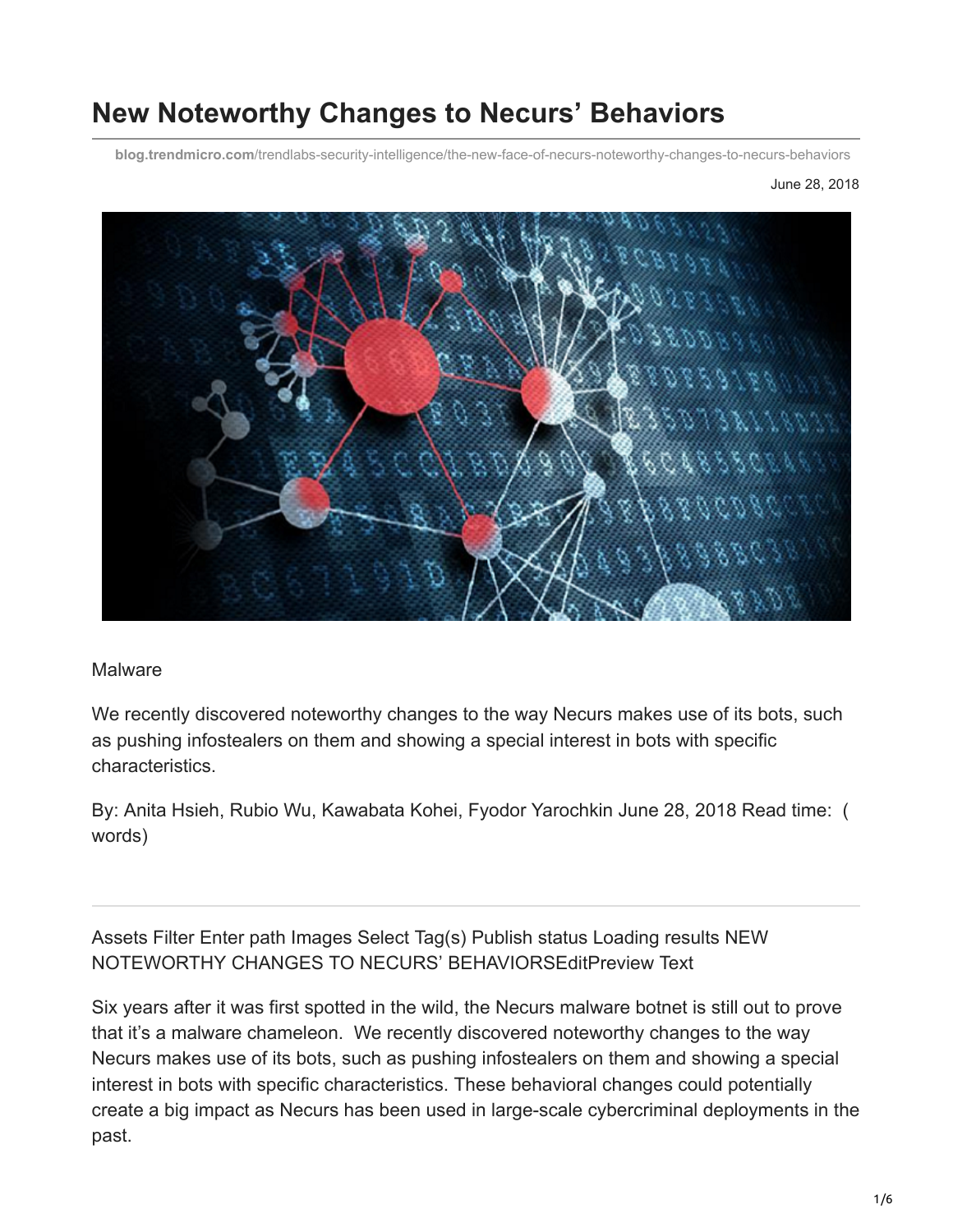As a modularized malware, Necurs can run any module on its network of bots. In 2017, we saw Necurs pushing spamming and proxy modules onto its bots. This year, however, there's a notable decrease on Necurs' spam volume compared to its spam campaigns in the last quarter of 2017. Instead, we see Necurs pushing cryptocurrency miners and infostealers — FlawedAmmyy RAT, AZORult, and a .NET module — as modules onto its bots.

# **Necurs pushes XMRig to its bots to mine Monero**

In March, we saw Necurs pushing a Monero Miner — XMRig — to its bots. At the time we checked it, the wallet owner was able to earn around \$USD 1,200.00 in 24 hours.

 $\Box$ 

Figure 1. A screen capture showing the wallet owner's earnings using the XMRig to mine Monero. The user in the configuration of this XMRig module is "47CCqA1ERkT6jUT8yhgJj7dkdHXhBw86 xiKsCdZ6auDmCC3mAQLpBxP2nhpGuHA27tToNeZM98Tz FKe6vjCajdHdCz67iRB.worker" .

In April, we observed that it pushed the remote access trojan FlawedAmmyy onto its bots. FlawedAmmyy is trojanized from a legitimate remote access tool Ammyy Admin. Like the remote desktop tool, FlawedAmmyy has the functionalities of Ammyy Admin, including remote desktop control, file system management, proxy support and audio chat capabilities. Necurs pushes different modules via C&C commands. These modules check the bots if they qualify for any of the following criteria:

1. Bots that are with crypto wallets.<sup>[\[1\]](#page-5-0)</sup> The Necurs modules check if the machines have files that contain any of the following strings that exist under "%APPDATA%" such as:

- <span id="page-1-0"></span>*WALLET.DAT*
- *BITCOIN-QT*
- *ELECTRUM*
- *COINBASE*
- *MULTIBITHD*
- *WALLET.AES*
- *LITECOIN*
- *MONERO*
- <span id="page-1-1"></span>*BITCOINCORE*

2. Bots that are under or able to reach bank-related domains.<sup>[\[2\]](#page-5-1)</sup> The modules execute commands such as "net view" and "net user" to check for the following strings:

- *BANQ*
- *BANK*
- *BANC*
- *SWIFT*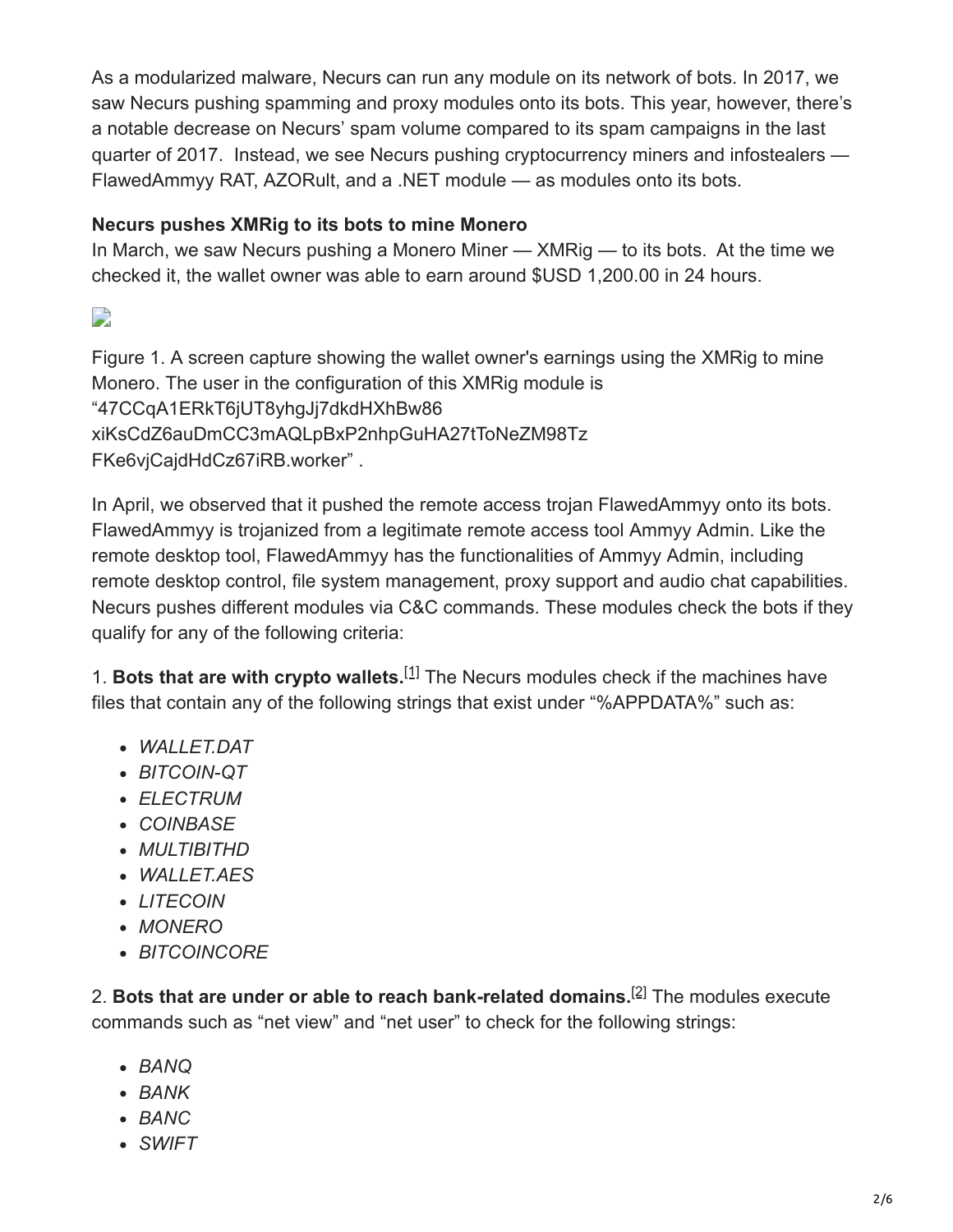- *BITCOIN*
- *WESTERNUNION*
- *MONEYGRAM*
- <span id="page-2-0"></span>*CARD*

3. Bots that are running in a network with more than 100 employees or users.<sup>[\[3\]](#page-5-2)</sup> The modules execute "net user" and "net domain" to see if a machine is connected to a network with more than 100 users.

## <span id="page-2-1"></span>4. **Bots that run POS-related processes.** [\[4\]](#page-5-3)

<span id="page-2-2"></span>5. Bots that are logged in using an email address on a hardcoded list.<sup>[\[5\]](#page-5-4)</sup> The modules, which contain some hardcoded lists, will check whether the email accounts associated with a machine is on the list. We will detail this part in the section "Necurs Pushes Modules for Email Extraction" below.

If the bots qualify based on the criteria listed above, the modules will install the FlawedAmmyy RAT onto its bots. After the session initializes, the FlawedAmmyy RAT on the infected bots steals and sends back the information, which includes:

- *id*
- *os*
- *priv (privilege)*
- *cred (DOMAIN\username)*
- *pcname (Computer name)*
- *avname (Antivirus name)*
- *build\_time (Malware build time)*
- *card (whether smart-card is connected or not)*

**Figure 2. The information sent back by FlawedAmmyy RAT.** 

### **Necurs pushes modules for email extraction**

In late May, we saw some Necurs modules that exfiltrated email accounts and sent them to hxxp://185[.]176[.]221[.]24/l/s[.]php. If someone installs and logs in to Outlook, Outlook creates a directory "%AppData%\Roaming\Microsoft\Outlook\" wherein it will store credentials with an email string in the filename (Figure 3). The module will search for the files with email strings in the filenames and send those strings back.

 $\Box$ 

Figure 3. Example: the directory storing credentials with a string in email format as part of the filename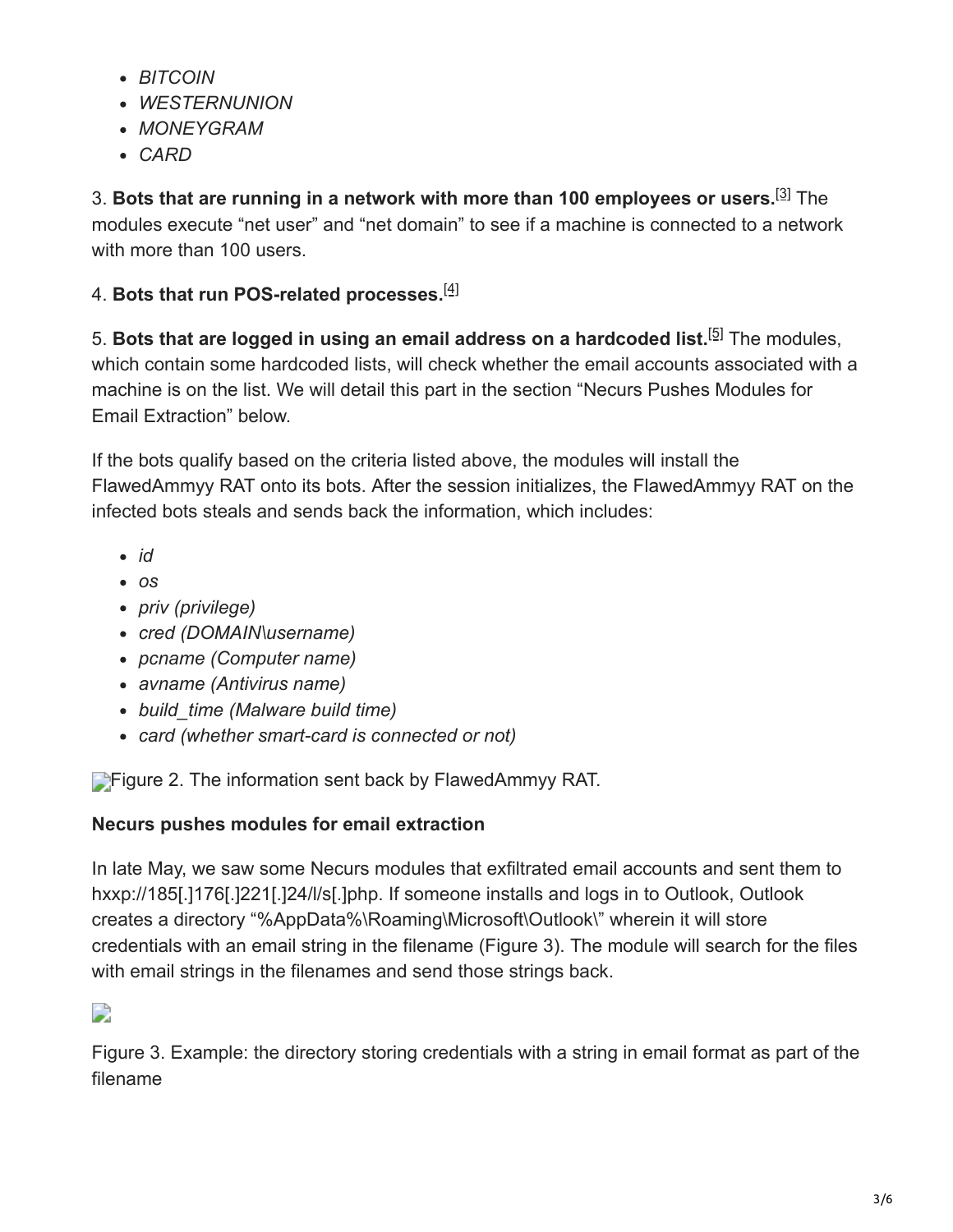After just a few days, we saw four new modules that also dropped FlawedAmmyy RATs but with a distinct feature — they contained hardcoded email lists inside. The four modules checked if the email addresses on the bots were in any of the lists — the same manner in which they were able to extract the email addresses that make up the lists — and if so, dropped the FlawedAmmyy RATs.

After checking the hardcoded email lists, we discovered that it's possible that the threat actors used keyword matching to pick up email addresses that interest them.

**Figure 4. A list of email addresses that feature notable similarities. Aside from bank-related** email addresses, some of the email addresses on the list seem to belong to government institutions.

After further analysis, we extracted the different keywords used in the email address lists. Based on the keywords, threat actors appear to show interest in governments, financial institutions, tourism and food industries, and real estate companies.

 $\overline{\phantom{a}}$ 

Figure 5. Keywords extracted from the email address lists in the four Necurs modules.

#### **A possible change in spamming tactics**

Another notable action of Necurs is the possible change in its spamming tactics.

On June 11, 2018, we saw Necurs push a .NET spamming module that is capable of sending emails and stealing credentials from Internet Explorer, Chrome, and Firefox. Some parts of this .NET spamming module overlap with an open-source remote access tool.

**Figure 6. The Firefox StealerModule in the .NET spamming module on the left-hand side** has overlaps with QuasarRAT on the right-hand side.

When Necurs drops the .NET spamming module onto its bots, it gives the arguments that the bots should execute the binary. The following is a screen capture of the command we received from Necurs' C&Cs:

# $\mathbf{L}$

Figure 7. A .NET module command screen capture.

The .NET spamming module (sha1: c25fcdf464202ef4226d085b8e495f4e5064125e) performs different actions according to the arguments given ("args" in Figure 7). The following are some arguments it accepts:

- "-sendcorp": send the emails via victims' Outlook
- "-sendprivate": send emails via victims' Gmail and Yahoo
- "-subject": the subject for the email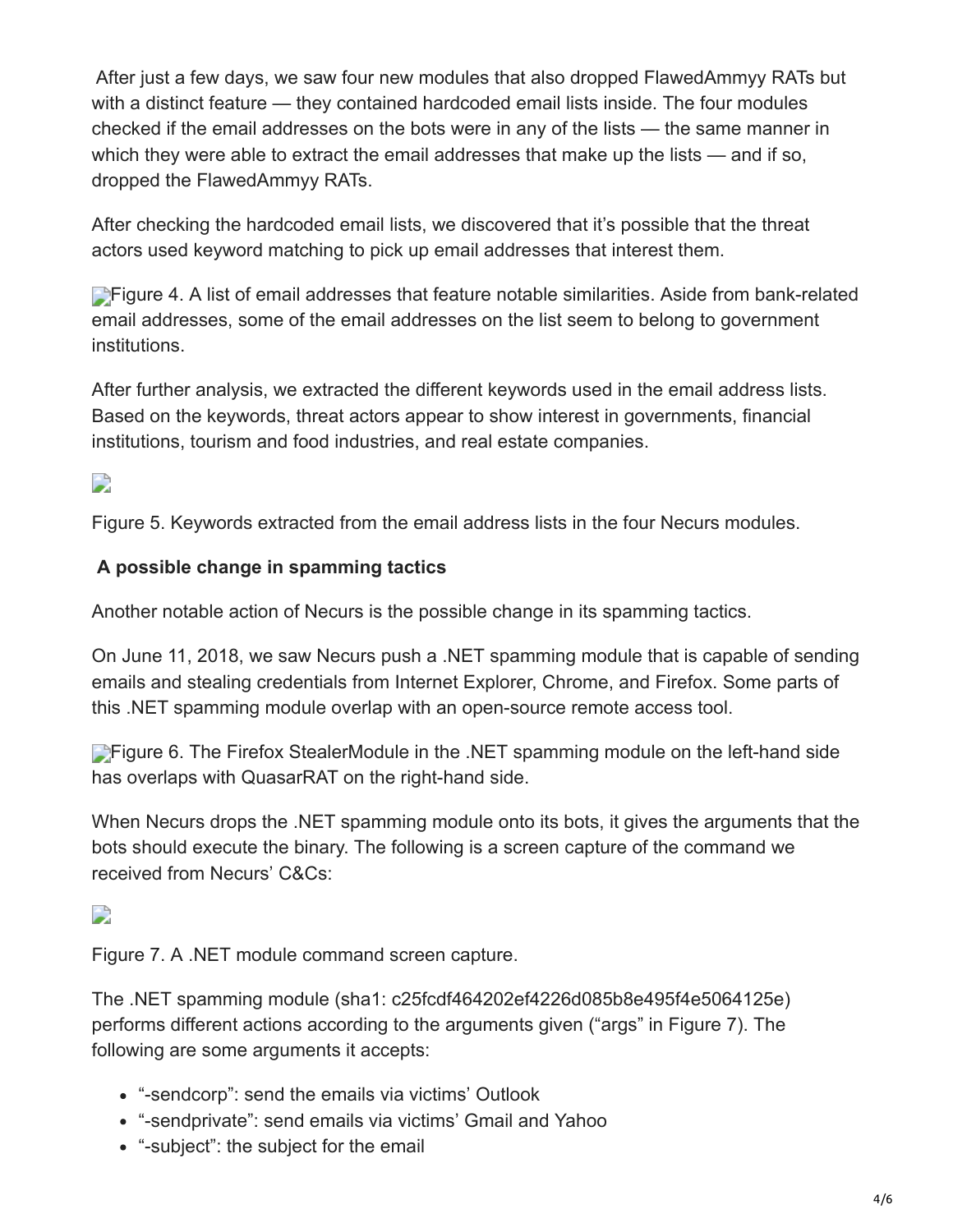- "-attach": the attachment for the email in base64 format
- "-name": the "FROM" address for the email
- "-body": the body for the email in base64 format
- "-demo": send a copy to the given email address

The mail sent with the arguments in Figure 7 will be as follows:

 $\Box$ 

Figure 8. The email sent by .NET spamming module with the arguments in Figure 7.

The following are some of the .NET module's noteworthy features: it can send spam using the logged-in email accounts on a victim's machine, and it can access a victim's contact list stored in email clients and the email addresses with which a victim has previously corresponded. The victims will not be able to notice the spam being sent from their email addresses as the .NET module can delete the last email sent from the victim's email account and catch all alerts.

In the past, Necurs sent spam to its victims directly via its bots, which allowed blacklisting bot IPs to block them. However, if the spam emails are sent via legitimate email clients with whitelisted IPs, the IP-blocking solution might not work properly. Moreover, those spam emails are from email accounts that the receivers already recognize. Although this technique is not new — some malware campaigns such as EMOTET and Ursnif/Dreambot have already adopted this kind of spamming technique — this is a new technique for Necurs.

With the "demo" argument set, we believe that this module is a test run for possible future campaigns and a way for the malware author to demonstrate the .NET module's capabilities to possible customers.

### **Defending against Necurs malware**

To defend against Necurs and other continuously evolving spammed threats, businesses can take advantage of [Trend Micro](https://blog.trendmicro.com/en_us/business/products/user-protection/sps.html)™ endpoint solutions such as Trend Micro Smart Protection [Suites and Worry-Free™ Business Security. Both solutions can protect users and](https://blog.trendmicro.com/en_us/business/products/user-protection/sps.html) businesses from threats by detecting malicious files, and spammed messages as well as blocking all related malicious URLs. [Trend Micro](https://blog.trendmicro.com/en_us/business/products/network/advanced-threat-protection.html) [Deep Discovery™](https://blog.trendmicro.com/en_us/business/products/network/advanced-threat-protection.html) has an email inspection layer that can protect enterprises by detecting malicious attachment and URLs. Deep Discovery can detect the remote script despite it not being downloaded in the physical endpoint.

[Trend Micro](https://blog.trendmicro.com/en_us/business/products/user-protection/sps/email-and-collaboration/email-security.html)™ [Hosted Email Security](https://blog.trendmicro.com/en_us/business/products/user-protection/sps/email-and-collaboration/email-security.html) is a no-maintenance cloud solution that delivers continuously updated protection to stop spam, malware, spear phishing, ransomware, and advanced targeted attacks before they reach the network. It protects Microsoft Exchange, [Microsoft Office 365,](https://blog.trendmicro.com/en_us/business/products/user-protection/sps/email-and-collaboration/cloud-app-security.html) Google Apps, and other hosted and on-premises email solutions.